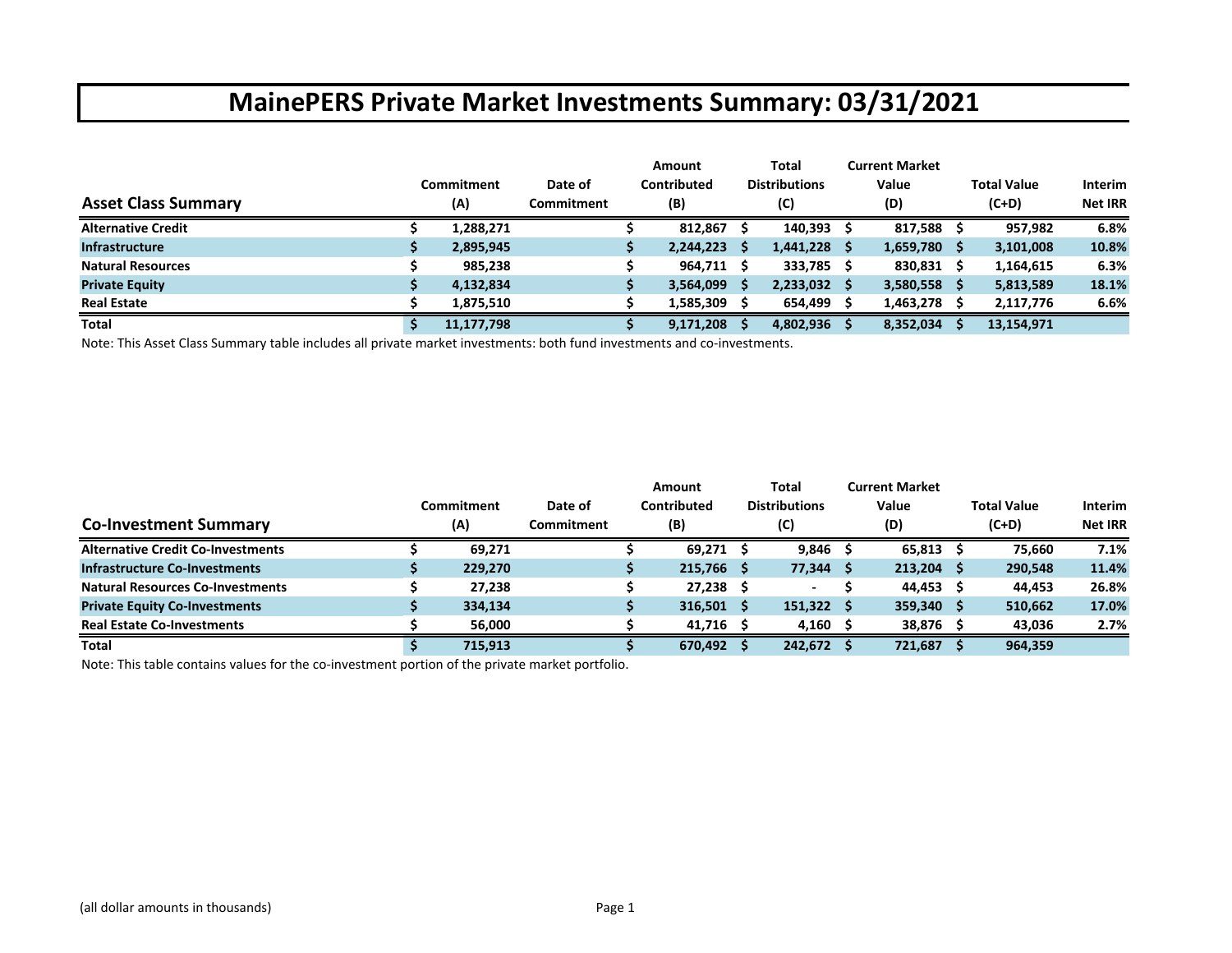### **Alternative Credit**

|                                              |     |            |                | <b>Amount</b> |         |              | Total                    |      | <b>Current Market</b> |              |                    |                |
|----------------------------------------------|-----|------------|----------------|---------------|---------|--------------|--------------------------|------|-----------------------|--------------|--------------------|----------------|
|                                              |     | Commitment | Date of        | Contributed   |         |              | <b>Distributions</b>     |      | Value                 |              | <b>Total Value</b> | Interim        |
| <b>Fund Name</b>                             |     | (A)        | Commitment     | (B)           |         |              | (C)                      |      | (D)                   |              | $(C+D)$            | <b>Net IRR</b> |
| Mesa West Core Lending Fund                  |     | 100,000    | $6/18/2013$ \$ |               | 111,093 | Ŝ.           | $45,536$ \$              |      | $111,964$ \$          |              | 157,500            | 6.7%           |
| Owl Rock Capital Corporation                 |     | 100,000    | $3/10/2017$ \$ |               | 100,000 | S            | 10,700                   | - \$ | 106,048               | Ŝ.           | 116,748            | 6.0%           |
| Audax Senior Debt (MP), LLC                  |     | 100,000    | $6/30/2017$ \$ |               | 96,000  | \$           |                          | Ś    | $113,288$ \$          |              | 113,288            | 4.9%           |
| Tennenbaum Direct Lending VIII               |     | 100,000    | 11/30/2017 \$  |               | 100,883 | Ŝ.           | $27,044$ \$              |      | $90,559$ \$           |              | 117,603            | 7.2%           |
| Ares Capital Europe IV                       |     | 122,000    | $4/30/2018$ \$ |               | 92,331  | \$           | $6,219$ \$               |      | $98,102 \div$         |              | 104,321            | 8.8%           |
| Angelo Gordon Direct Lending Fund III        |     | 100,000    | 7/20/2018 \$   |               | 100,000 | Ŝ            | $18,575$ \$              |      | 98,206                | -Ŝ           | 116,780            | 9.9%           |
| Global Infrastructure Partners Spectrum      |     | 100,000    | 2/20/2019 \$   |               | 28,504  | Ŝ.           | 4,252 \$                 |      | 25,248                | Ŝ.           | 29,500             | NM             |
| Solar Capital Private Corporate Lending Fund |     | 50,000     | $6/26/2019$ \$ |               | 8,041   | <sub>S</sub> | 513                      | -Ŝ   | 9,319                 | - \$         | 9,832              | <b>NM</b>      |
| Solar Capital Debt Fund                      |     | 50,000     | $6/26/2019$ \$ |               | 2,941   | Ŝ.           | $\overline{\phantom{a}}$ | Ś    | 3,294                 | Ŝ.           | 3,294              | <b>NM</b>      |
| Angelo Gordon Direct Lending Fund IV         |     | 100,000    | $1/24/2020$ \$ |               | 32,500  | <sub>S</sub> | ۰                        | Ś    | 34,232                | <sub>S</sub> | 34,232             | <b>NM</b>      |
| Silver Point Specialty Credit II             |     | 50,000     | $1/31/2020$ \$ |               | 19,720  | Ŝ.           | 8,448                    | - \$ | $13,188$ \$           |              | 21,637             | <b>NM</b>      |
| Angelo Gordon Direct Lending Fund II         |     | 25,000     | $3/31/2020$ \$ |               | 23,749  | S            | 9,056                    | -\$  | 19,720                | Ŝ.           | 28,776             | <b>NM</b>      |
| Owl Rock Capital Corporation III             |     | 100,000    | $6/19/2020$ \$ |               | 27,834  | \$           | 204                      | -\$  | 28,273                | Ŝ.           | 28,477             | NM             |
| Ares Capital Europe V                        |     | 122,000    | $9/4/2020$ \$  |               |         |              | ۰                        | Š.   | 335                   | Ŝ.           | 335                | <b>NM</b>      |
| Alternative Credit Co-Investments            | \$  | 69,271     | Various \$     |               | 69,271  | \$           | 9,846                    | -\$  | 65,813                | -S           | 75,660             | 7.1%           |
|                                              |     |            |                |               |         |              |                          |      |                       |              |                    |                |
| Subtotal                                     | \$. | 1,288,271  |                | \$.           | 812,867 | \$.          | $140,393 \quad $$        |      | $817,588$ \$          |              | 957,982            | 6.8%           |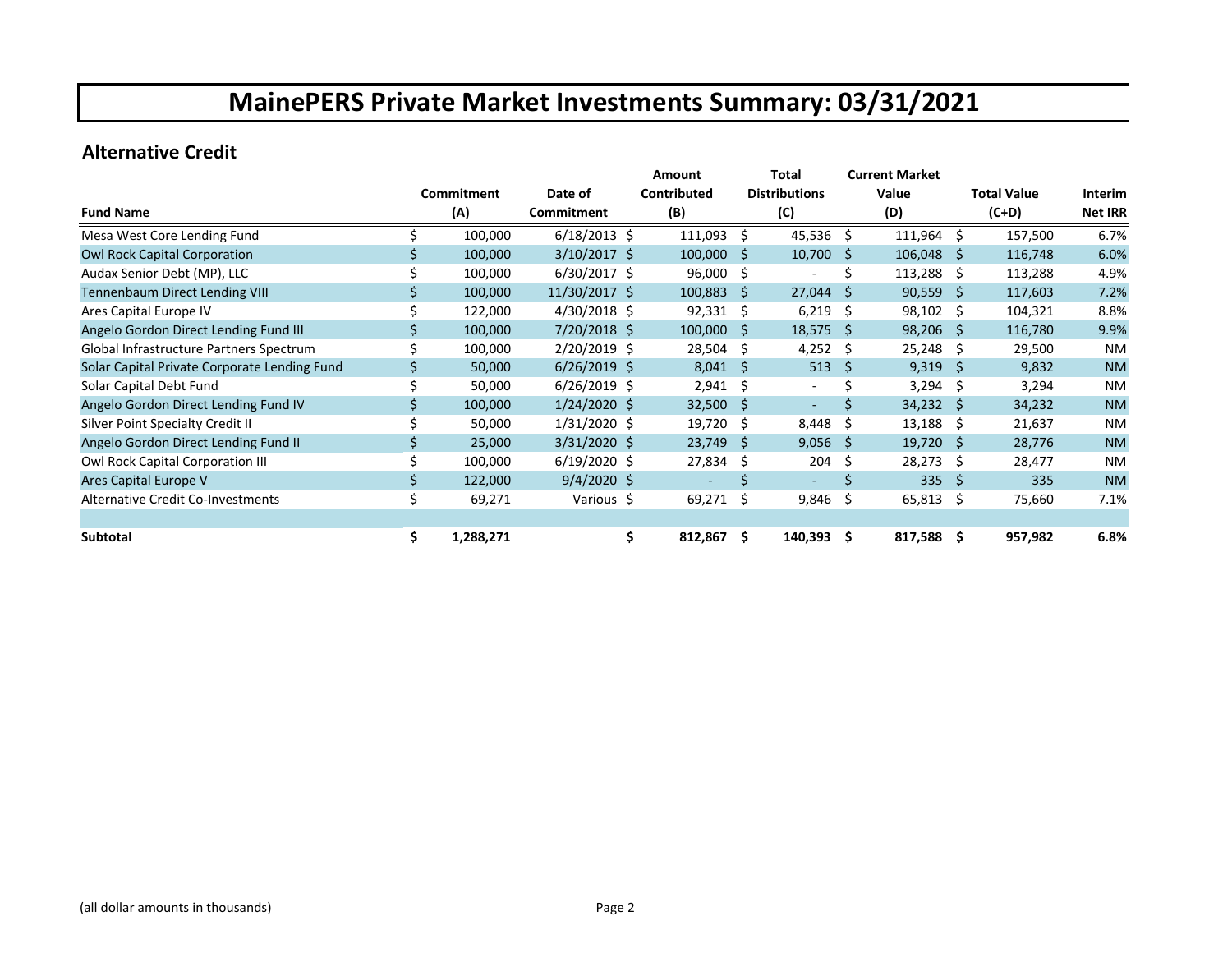#### **Infrastructure**

|                                                |         |            |                | Amount               |                     | <b>Total</b>         |                     | <b>Current Market</b>    |                     |                    |                |
|------------------------------------------------|---------|------------|----------------|----------------------|---------------------|----------------------|---------------------|--------------------------|---------------------|--------------------|----------------|
|                                                |         | Commitment | Date of        | Contributed          |                     | <b>Distributions</b> |                     | Value                    |                     | <b>Total Value</b> | <b>Interim</b> |
| <b>Fund Name</b>                               |         | (A)        | Commitment     | (B)                  |                     | (C)                  |                     | (D)                      |                     | $(C+D)$            | <b>Net IRR</b> |
| Carlyle Infrastructure Partners                | Ś.      | 50,000     | $11/2/2007$ \$ | 57,366               | -Ś                  | 64,289 \$            |                     | 406                      | $\mathsf{S}$        | 64,695             | 2.5%           |
| <b>Global Infrastructure Partners</b>          | \$      | 75,000     | 3/31/2008 \$   | 101,173              | - \$                | 205,062 \$           |                     | $751 \;$ \$              |                     | 205,813            | 17.3%          |
| Alinda Infrastructure Fund II                  | \$      | 50,000     | $9/17/2009$ \$ | 67,707               | $\ddot{\mathsf{s}}$ | $62,760$ \$          |                     | 12,383                   | - \$                | 75,143             | 2.4%           |
| Cube Infrastructure                            | \$      | 45,000     | $4/16/2010$ \$ | 60,063               | -\$                 | 94,272 \$            |                     | $2,641$ \$               |                     | 96,912             | 8.0%           |
| First Reserve Energy Infrastructure Fund       | \$      | 50,000     | $6/30/2010$ \$ | 59,424               | -Ś                  | 48,506               | - \$                | 10,219                   | -Ś                  | 58,725             | $-0.3%$        |
| <b>KKR Global Infrastructure Investors</b>     | \$      | 75,000     | 9/29/2010 \$   | 87,263               | -\$                 | 148,637 \$           |                     | 4,873                    | -\$                 | 153,510            | 13.1%          |
| <b>ArcLight Energy V</b>                       | $\zeta$ | 75,000     | 10/28/2011 \$  | 76,031 \$            |                     | 72,595               | $\ddot{\mathsf{s}}$ | 28,994                   | -\$                 | 101,590            | 8.0%           |
| <b>Global Infrastructure Partners II</b>       | \$      | 75,000     | 12/3/2011 \$   | 95,914               | -\$                 | 81,499               | - \$                | 76,377                   | - \$                | 157,876            | 15.8%          |
| Meridiam Infrastructure N.A. II                | \$      | 75,000     | 9/28/2012 \$   | $62,661$ \$          |                     | 25,640               | $\ddot{\mathsf{s}}$ | 86,972                   | $\ddot{\mathsf{s}}$ | 112,611            | 13.5%          |
| Brookfield Infrastructure Fund II              | \$      | 100,000    | $6/28/2013$ \$ | 113,664              | Ŝ.                  | $51,837$ \$          |                     | 117,130                  | -\$                 | 168,967            | 9.3%           |
| First Reserve Energy Infrastructure Fund II    | $\zeta$ | 100,000    | 10/21/2013 \$  | 121,730              | -Ś                  | $102,924$ \$         |                     | 58,368 \$                |                     | 161,292            | 20.8%          |
| <b>KKR Global Infrastructure Investors II</b>  | \$      | 150,000    | 10/24/2014 \$  | 177,578              | - \$                | 149,822 \$           |                     | 143,156 \$               |                     | 292,977            | 18.6%          |
| <b>ArcLight Energy VI</b>                      | \$      | 150,000    | 11/25/2014 \$  | 159,687 \$           |                     | $64,575$ \$          |                     | $100,235$ \$             |                     | 164,810            | 1.1%           |
| Meridiam Infrastructure N.A. II                | \$      | 20,000     | 6/30/2015 \$   | $12,051$ \$          |                     | $2,890$ \$           |                     | 22,200 \$                |                     | 25,090             | 21.1%          |
| <b>MINA II CIP</b>                             | $\zeta$ | 175        | $6/30/2015$ \$ |                      | $110 \div$          | $19 \quad $$         |                     | $6,761$ \$               |                     | 6,780              | 139.8%         |
| Meridiam Infrastructure (SCA)                  | \$      | 11,000     | 9/23/2015 \$   | 22,157               | -\$                 | $7,961$ \$           |                     | $51,277$ \$              |                     | 59,238             | 9.9%           |
| Meridiam Infrastructure Europe II (SCA)        | \$      | 22,500     | $9/23/2015$ \$ | 27,558               | -Ś                  | 9,544                | - \$                | 39,796                   | -Ś                  | 49,340             | 11.0%          |
| Stonepeak Infrastructure Partners II           | \$      | 140,000    | 11/12/2015 \$  | 177,924              | -\$                 | 96,513 \$            |                     | 153,104                  | -\$                 | 249,617            | 15.2%          |
| Carlyle Power Partners II                      | \$      | 50,000     | 11/19/2015 \$  | 51,677               | -\$                 | 15,092               | - \$                | 43,245                   | -Ś                  | 58,337             | 5.3%           |
| Brookfield Infrastructure Fund III             | \$      | 100,000    | 4/15/2016 \$   | 91,223               | \$                  | 34,822 \$            |                     | 80,852                   | -\$                 | 115,674            | 10.3%          |
| Global Infrastructure Partners III             | $\zeta$ | 150,000    | $4/15/2016$ \$ | 154,007              | -\$                 | 48,578               | - \$                | 133,576 \$               |                     | 182,154            | 7.2%           |
| Meridiam Infrastructure Europe III SLP         | \$      | 95,000     | $4/27/2016$ \$ | 56,548               | \$                  | 10,287 \$            |                     | 39,169                   | -\$                 | 49,457             | $-9.4%$        |
| <b>EQT Infrastructure III</b>                  | \$      | 68,000     | 12/3/2016 \$   | 80,439               | $\zeta$             | $12,547$ \$          |                     | 108,312 \$               |                     | 120,859            | 19.2%          |
| Meridiam Infrastructure N.A. III               | \$      | 50,000     | 7/12/2017 \$   | 4,841                | -\$                 | $\mathbf{1}$         | \$                  | $2,824$ \$               |                     | 2,825              | <b>NM</b>      |
| Stonepeak Infrastructure Partners III          | \$      | 150,000    | 10/13/2017 \$  | 115,173              | - \$                | 20,078 \$            |                     | 137,906 \$               |                     | 157,983            | 22.9%          |
| <b>KKR Global Infrastructure Investors III</b> | \$      | 100,000    | $3/29/2018$ \$ | 49,833               | -\$                 | $3,524$ \$           |                     | 48,040 \$                |                     | 51,564             | <b>NM</b>      |
| Cube Infrastructure II                         | \$      | 90.000     | $9/11/2018$ \$ | $62,614$ \$          |                     | $2,319$ \$           |                     | 65,930 \$                |                     | 68,248             | 5.8%           |
| <b>EQT Infrastructure IV</b>                   | \$      | 100,000    | 12/17/2018 \$  | 61,956               | - \$                | $3,327$ \$           |                     | 66,544 \$                |                     | 69,871             | 10.9%          |
| <b>Global Infrastructure Partners IV</b>       | \$      | 150,000    | 12/21/2018 \$  | $15,701$ \$          |                     | $\mathbf{0}$         | $\ddot{\mathsf{s}}$ | 10,083                   | -Ś                  | 10,083             | <b>NM</b>      |
| Carlyle Global Infrastructure Opportunity Fund | \$      | 100,000    | $5/1/2019$ \$  | 19,327               | -\$                 | 1,308                | \$                  | 7,657                    | -\$                 | 8,965              | <b>NM</b>      |
| Stonepeak Infrastructure Partners IV           | \$      | 125,000    | $5/8/2020$ \$  | 823                  | <sub>S</sub>        | $\blacksquare$       | \$                  | $\omega$                 | \$                  | $\omega$           | <b>NM</b>      |
| <b>EQT Infrastructure V</b>                    | \$      | 75,000     | 12/8/2020 \$   | $\sim$               | \$                  | $\blacksquare$       | \$                  | $\overline{\phantom{a}}$ | \$                  |                    | <b>NM</b>      |
| Infrastructure Co-Investments                  | \$      | 229,270    | Various \$     | 215,766              | -Ś                  | 77,344               | Ŝ.                  | 213,204                  | Ŝ.                  | 290.548            | 11.4%          |
| <b>Subtotal</b>                                | Ś.      | 2,895,945  |                | Ŝ.<br>$2,244,223$ \$ |                     | $1,441,228$ \$       |                     | 1,659,780 \$             |                     | 3,101,008          | 10.8%          |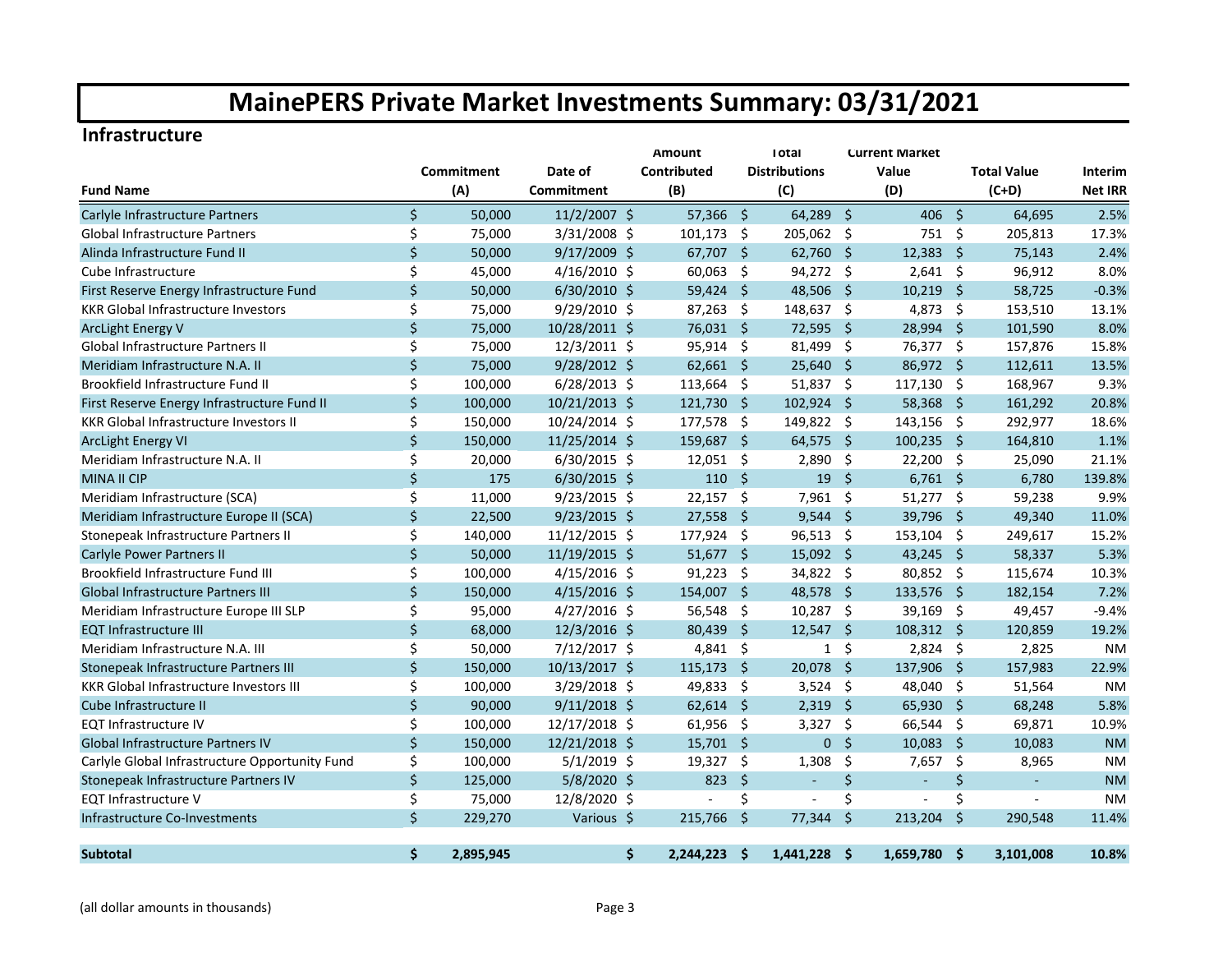### **Natural Resources**

|                                           |    |            |                | Amount        |     | Total                    |       | <b>Current Market</b> |                    |           |                |
|-------------------------------------------|----|------------|----------------|---------------|-----|--------------------------|-------|-----------------------|--------------------|-----------|----------------|
|                                           |    | Commitment | Date of        | Contributed   |     | <b>Distributions</b>     | Value |                       | <b>Total Value</b> |           | Interim        |
| <b>Fund Name</b>                          |    | (A)        | Commitment     | (B)           |     | (C)                      |       | (D)                   |                    | $(C+D)$   | <b>Net IRR</b> |
| <b>ACM Permanent Crops</b>                |    | 35,000     | 10/24/2014 \$  | 38,985        | Ŝ.  | $9,147$ \$               |       | 47,076 \$             |                    | 56,222    | 8.1%           |
| <b>Taurus Mining Fund</b>                 |    | 50,000     | 3/27/2015 \$   | 41,307        | Ŝ.  | $32,190$ \$              |       | $14,847$ \$           |                    | 47,037    | 6.0%           |
| <b>Teays River Integrated Agriculture</b> |    | 200,000    | $7/1/2015$ \$  | 200,000       | Ŝ.  | 28,770 \$                |       | 329,269 \$            |                    | 358,039   | 11.3%          |
| U.S. Farming Realty Trust III             |    | 100,000    | $7/7/2015$ \$  | 107,392       | -S  | $11,057$ \$              |       | $82,580$ \$           |                    | 93,637    | $-4.5%$        |
| <b>Twin Creeks Timber</b>                 |    | 125,000    | $1/7/2016$ \$  | 167,120       | Ŝ.  | 62,292 \$                |       | 85,940 \$             |                    | 148,232   | $-4.1%$        |
| <b>AMERRA Agri Fund III</b>               |    | 50,000     | $2/11/2016$ \$ | 94,603        | Ŝ.  | $53,256$ \$              |       | 43,526 \$             |                    | 96,782    | 1.2%           |
| <b>ACM Permanent Crops II</b>             |    | 35,000     | $5/12/2016$ \$ | 39,063        | \$. | $8,885$ \$               |       | $24,038$ \$           |                    | 32,923    | $-8.2%$        |
| Orion Mine Finance Fund II                |    | 50,000     | $5/25/2016$ \$ | 99,849        | Ŝ.  | $64,728$ \$              |       | $54,872$ \$           |                    | 119,600   | 12.2%          |
| Homestead Capital Farmland II             |    | 50,000     | $8/8/2016$ \$  | 51,998        | \$. | 6,989                    | - \$  | 46,454                | -\$                | 53,442    | 1.3%           |
| <b>Taurus Mining Fund Annex</b>           |    | 23,000     | $12/1/2016$ \$ | 17,235        | Ŝ   | $15,319$ \$              |       | 7,147                 | -Ŝ                 | 22,466    | 18.2%          |
| Denham Mining Fund                        |    | 35,000     | $6/29/2018$ \$ | 17,598        | \$. | $\overline{\phantom{a}}$ | Ś     | $23,023$ \$           |                    | 23,023    | 15.6%          |
| Homestead Capital Farmland III            |    | 30,000     | 10/26/2018 \$  | 8,373         | Ŝ.  | $1,671$ \$               |       | $6,240$ \$            |                    | 7,911     | <b>NM</b>      |
| Silver Creek Aggregate Reserves Fund      |    | 100,000    | $11/6/2018$ \$ | 12,767        | \$  | 921                      | - \$  | $13,477$ \$           |                    | 14,398    | <b>NM</b>      |
| Taurus Mining Fund No. 2                  |    | 75,000     | $4/18/2019$ \$ | 41,183        | Ŝ.  | 38,561 \$                |       | $7,889$ \$            |                    | 46,450    | <b>NM</b>      |
| Natural Resources Co-Investments          | \$ | 27,238     | Various \$     | 27,238        | \$  |                          | Ś     | 44,453                | -\$                | 44,453    | 27%            |
|                                           |    |            |                |               |     |                          |       |                       |                    |           |                |
| Subtotal                                  | \$ | 985,238    |                | \$<br>964,711 | \$  | 333,785 \$               |       | 830,831 \$            |                    | 1,164,615 | 6.3%           |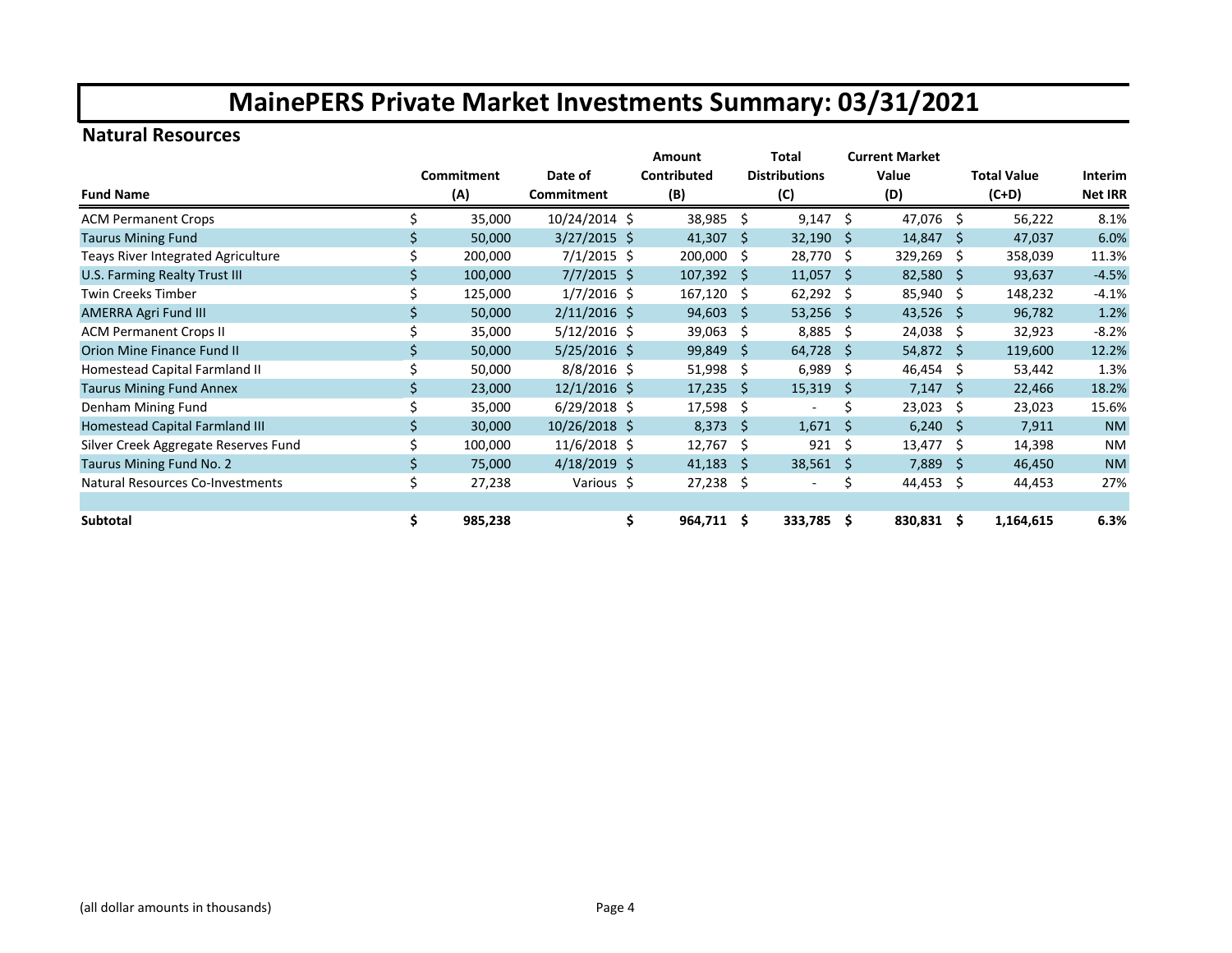### **Private Equity**

|                                           |         |            |                | Amount      | <b>Current Market</b><br>Total |                      |                     |             |      |                    |                |  |
|-------------------------------------------|---------|------------|----------------|-------------|--------------------------------|----------------------|---------------------|-------------|------|--------------------|----------------|--|
|                                           |         | Commitment | Date of        | Contributed |                                | <b>Distributions</b> |                     | Value       |      | <b>Total Value</b> | Interim        |  |
| <b>Fund Name</b>                          |         | (A)        | Commitment     | (B)         |                                | (C)                  |                     | (D)         |      | $(C+D)$            | <b>Net IRR</b> |  |
| Hellman & Friedman Capital Partners VII   | Ś.      | 30,000     | $6/19/2009$ \$ | $41,531$ \$ |                                | $90,454$ \$          |                     | $16,073$ \$ |      | 106.527            | 24.9%          |  |
| <b>Oaktree Opportunities VIII</b>         | \$      | 30,000     | 12/9/2009 \$   | 30,000      | -\$                            | 42,747 \$            |                     | $1,099$ \$  |      | 43,846             | 9.0%           |  |
| Carlyle Asia Partners III                 | \$      | 15,000     | 12/31/2009 \$  | 19,799      | -\$                            | $26,953$ \$          |                     | $1,283$ \$  |      | 28,236             | 11.5%          |  |
| H.I.G. Bayside Loan Fund II               | \$      | 25,000     | 5/28/2010 \$   | 24,192      | $\ddot{\mathsf{S}}$            | 29,076 \$            |                     | $1,925$ \$  |      | 31,001             | 6.3%           |  |
| <b>Blackstone Capital Partners VI</b>     | \$      | 30,000     | $6/30/2010$ \$ | 36,000      | $\ddot{\mathsf{S}}$            | 38,944 \$            |                     | 20,072 \$   |      | 59,016             | 12.8%          |  |
| Charterhouse Capital Partners IX          | \$      | 4,500      | $1/6/2011$ \$  | 5,203       | -\$                            | $6,051$ \$           |                     | 920         | -\$  | 6,972              | 11.9%          |  |
| <b>Charterhouse Capital Partners VIII</b> | \$      | 13,500     | $1/6/2011$ \$  | $11,188$ \$ |                                | $14,160$ \$          |                     |             | $-5$ | 14,160             | 8%             |  |
| Kelso Investment Associates VIII          | \$      | 3,000      | $1/6/2011$ \$  | $3,020$ \$  |                                | 3,569 \$             |                     | 672         | -\$  | 4,240              | 7.7%           |  |
| <b>Onex Partners III</b>                  | \$      | 10,000     | $1/6/2011$ \$  | $11,062$ \$ |                                | $15,449$ \$          |                     | $2,761$ \$  |      | 18,209             | 13.2%          |  |
| <b>GTCR Fund X</b>                        | \$      | 30,000     | 1/28/2011 \$   | 31,500 \$   |                                | 60,806 \$            |                     | $2,683$ \$  |      | 63,488             | 21.3%          |  |
| <b>EnCap Energy Capital VIII</b>          | \$      | 30,000     | $1/31/2011$ \$ | $34,181$ \$ |                                | 19,600 \$            |                     | $7,923$ \$  |      | 27,523             | $-6.5%$        |  |
| <b>ABRY Partners VII</b>                  | \$      | 10,000     | $4/29/2011$ \$ | $12,862$ \$ |                                | $16,416$ \$          |                     | $3,503$ \$  |      | 19,919             | 13.3%          |  |
| <b>ABRY Advanced Securities Fund II</b>   | $\zeta$ | 20,000     | $5/4/2011$ \$  | 20,499      | - \$                           | 29,049 \$            |                     | $1,185$ \$  |      | 30,234             | 13.3%          |  |
| Summit Growth Equity VIII                 | \$      | 25,000     | $5/27/2011$ \$ | 32,221 \$   |                                | 56,076 \$            |                     | 16,875 \$   |      | 72,951             | 27.6%          |  |
| Summit Venture Capital III                | \$      | 13,150     | $5/27/2011$ \$ | 17,894      | -\$                            | 32,379 \$            |                     | $2,611$ \$  |      | 34,990             | 17.7%          |  |
| H.I.G. Growth Buyouts & Equity Fund II    | \$      | 17,500     | $6/30/2011$ \$ | 19,855      | -\$                            | 12,986               | - \$                | 30,733 \$   |      | 43,719             | 21.5%          |  |
| <b>Berkshire Fund VIII</b>                | $\zeta$ | 15,000     | 7/20/2011 \$   | 16,450      | -Ś                             | $15,347$ \$          |                     | 14,559 \$   |      | 29,906             | 15.3%          |  |
| <b>KKR North American Fund XI</b>         | \$      | 60,000     | 2/7/2012 \$    | 87,416      | -\$                            | $97,253$ \$          |                     | 59,768 \$   |      | 157,021            | 18.9%          |  |
| <b>Advent International GPE VII</b>       | $\zeta$ | 30,000     | 6/29/2012 \$   | 32,331 \$   |                                | 37,965               | $\ddot{\mathsf{s}}$ | $20,054$ \$ |      | 58,019             | 15%            |  |
| Water Street Healthcare Partners III      | Ś.      | 25,000     | 7/25/2012 \$   | 27,668      | -\$                            | 40,596               | - \$                | 30,995 \$   |      | 71,591             | 34.8%          |  |
| H.I.G. Bayside Loan Ops Fund III (Europe) | \$      | 30,000     | 7/27/2012 \$   | $25,312$ \$ |                                | $26,431$ \$          |                     | $6,998$ \$  |      | 33,429             | 7.9%           |  |
| Wayzata Opportunities Fund III            | \$      | 30,000     | $9/11/2012$ \$ | 14,718      | -\$                            | 8,849 \$             |                     | $4,510$ \$  |      | 13,359             | <b>NM</b>      |  |
| <b>ABRY Senior Equity IV</b>              | \$      | 10,000     | 12/7/2012 \$   | $10,801$ \$ |                                | 14,678 \$            |                     | $2,965$ \$  |      | 17,643             | 14.9%          |  |
| EnCap Energy Capital Fund IX              | \$      | 30,000     | 12/19/2012 \$  | 34,328      | -\$                            | 26,873 \$            |                     | 11,567 \$   |      | 38,440             | 4.3%           |  |
| <b>KKR Special Situations Fund</b>        | $\zeta$ | 60,000     | 12/19/2012 \$  | 118,946     | $\ddot{\mathsf{s}}$            | 92,985 \$            |                     | 17,938 \$   |      | 110,923            | $-2.8%$        |  |
| Affinity Asia Pacific Fund IV             | \$      | 60,000     | 2/28/2013 \$   | 64,060      | -\$                            | 58,015               | - \$                | 33,995 \$   |      | 92,010             | 14.2%          |  |
| H.I.G. Capital Partners V                 | \$      | 15,000     | 2/28/2013 \$   | $15,512$ \$ |                                | $8,073$ \$           |                     | 19,076 \$   |      | 27,149             | 22.1%          |  |
| <b>Technology Crossover Ventures VIII</b> | \$      | 60,000     | $5/8/2013$ \$  | 52,305      | -\$                            | 7,849 \$             |                     | 139,514 \$  |      | 147,363            | 21.7%          |  |
| H.I.G. Europe Capital Partners II         | \$      | 22,500     | $7/1/2013$ \$  | 20,905 \$   |                                | $6,465$ \$           |                     | 22,677 \$   |      | 29,142             | 14.1%          |  |
| Riverside Capital Appreciation Fund VI    | \$      | 60,000     | $7/3/2013$ \$  | 59,799      | -\$                            | $56,231$ \$          |                     | 32,338 \$   |      | 88,569             | 11.6%          |  |
| <b>CVC Capital Partners VI</b>            | \$      | 67,000     | 7/12/2013 \$   | 82,174      | - \$                           | $46,013$ \$          |                     | 87,650 \$   |      | 133,662            | 16.8%          |  |
| <b>Shoreview Capital Partners III</b>     | \$      | 24,000     | 7/24/2013 \$   | 24,939      | -\$                            | $13,240$ \$          |                     | 20,676 \$   |      | 33,916             | 10.8%          |  |
| Summit Partners Credit II                 | \$      | 60,000     | 10/25/2013 \$  | 89,682 \$   |                                | $62,061$ \$          |                     | 41,302 \$   |      | 103,364            | 6.5%           |  |
| <b>GTCR Fund XI</b>                       | \$      | 35,000     | 11/15/2013 \$  | 33,871 \$   |                                | 54,804               | $\ddot{\mathsf{s}}$ | 76,835 \$   |      | 131,639            | 43.7%          |  |
| <b>Onex Partners IV</b>                   | \$      | 60,000     | 11/22/2013 \$  | $62,122$ \$ |                                | 39,178               | - \$                | 43,421 \$   |      | 82,600             | 8.3%           |  |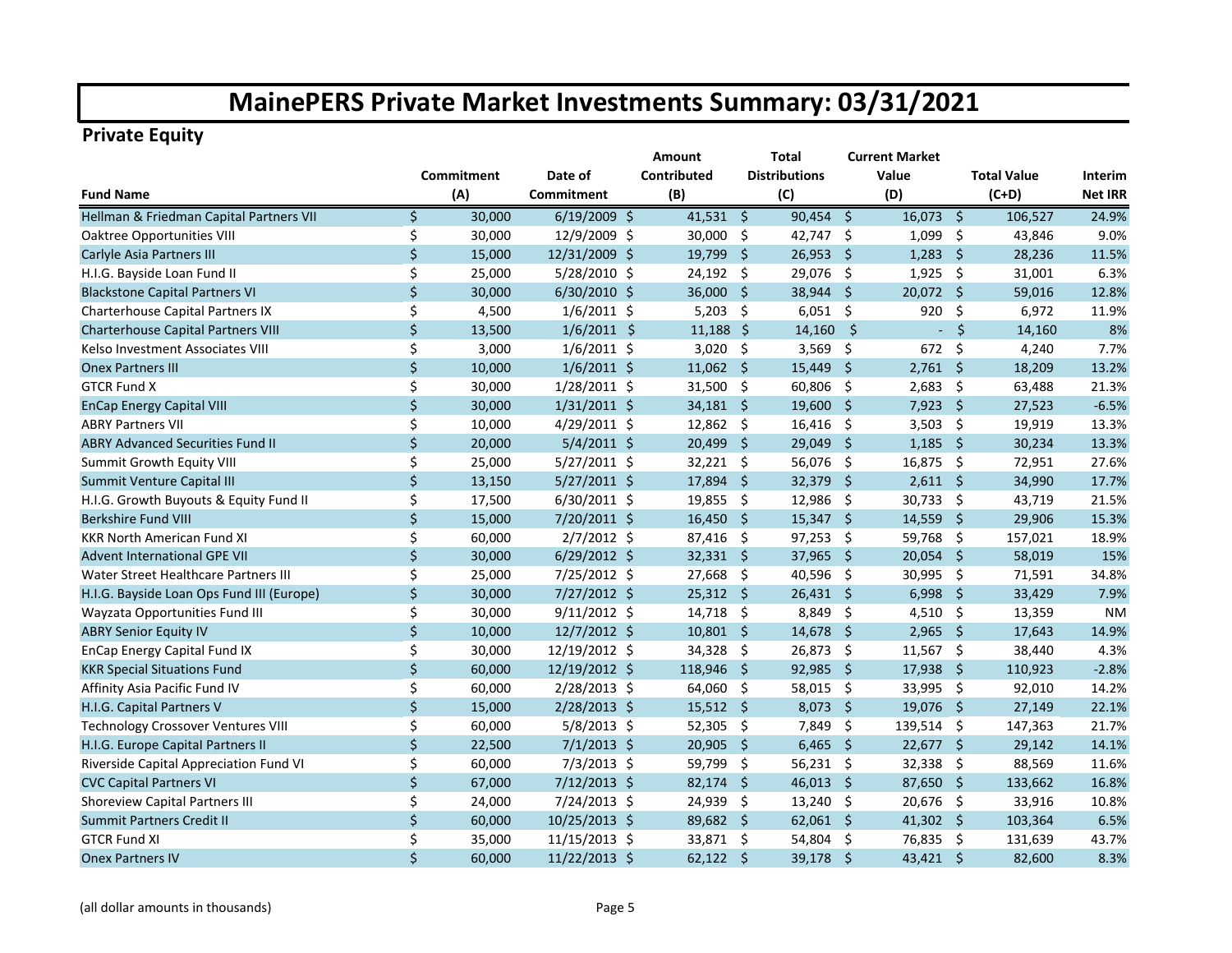| <b>MainePERS Private Market Investments Summary: 03/31/2021</b> |              |        |                |             |                     |               |    |                               |         |           |
|-----------------------------------------------------------------|--------------|--------|----------------|-------------|---------------------|---------------|----|-------------------------------|---------|-----------|
| H.I.G Middle Market LBO Fund II                                 | \$           | 40,000 | $2/7/2014$ \$  | 40,307 \$   |                     | 29,032 \$     |    | 38,031 \$                     | 67,063  | 26.6%     |
| EnCap Flatrock Midstream Fund III                               | $\mathsf{S}$ | 20,000 | $4/9/2014$ \$  | 24,710 \$   |                     | $11,625$ \$   |    | $16,340 \div$                 | 27,965  | 6.5%      |
| <b>ABRY Advanced Securities Fund III</b>                        | \$           | 30,000 | 4/30/2014 \$   | 42,955 \$   |                     | $12,955$ \$   |    | 28,801 \$                     | 41,755  | $-1.3%$   |
| Thoma Bravo Fund XI                                             | \$           | 50,000 | $5/1/2014$ \$  | 69,098      | Ŝ.                  | 118,090 \$    |    | $85,187$ \$                   | 203,277 | 31.7%     |
| Carlyle Asia Partners IV                                        | \$           | 60,000 | $6/3/2014$ \$  | 73,733 \$   |                     | 52,179 \$     |    | 58,521 \$                     | 110,700 | 12.8%     |
| Riverside Micro-Cap Fund III                                    | \$           | 35,000 | $6/30/2014$ \$ | 49,067      | - \$                | $64,011$ \$   |    | 140,182 \$                    | 204,193 | 37.7%     |
| Sovereign Capital IV                                            | \$           | 46,500 | $7/7/2014$ \$  | 35,660      | - \$                | $16,423$ \$   |    | 34,581 \$                     | 51,004  | 12.8%     |
| <b>ABRY Partners VIII</b>                                       | $\mathsf{S}$ | 20,000 | $8/8/2014$ \$  | $23,460$ \$ |                     | 18,761 \$     |    | 13,872 \$                     | 32,633  | 10.6%     |
| Hellman & Friedman Capital Partners VIII                        | \$           | 45,000 | $9/24/2014$ \$ | 46,172 \$   |                     | $9,502$ \$    |    | 67,759 \$                     | 77,260  | 20.8%     |
| Inflexion Buyout Fund IV                                        | $\mathsf{S}$ | 27,000 | 9/30/2014 \$   | $33,051$ \$ |                     | 18,974 \$     |    | 33,406 \$                     | 52,380  | 16.5%     |
| Inflexion Partnership Capital Fund I                            | \$           | 17,000 | 9/30/2014 \$   | 20,903 \$   |                     | 14,639 \$     |    | 18,381 \$                     | 33,020  | 19.3%     |
| Advent Latin America PE Fund VI                                 | \$           | 20,000 | 10/17/2014 \$  | 18,090      | - \$                | 4,450 \$      |    | 19,929 \$                     | 24,379  | 12.9%     |
| Wynnchurch Capital Partners IV                                  | \$           | 40,000 | 10/23/2014 \$  | 35,476      | $\ddot{\mathsf{s}}$ | 10,805 \$     |    | $53,332$ \$                   | 64,137  | 25.0%     |
| Centerbridge Capital Partners III                               | \$           | 30,000 | 10/24/2014 \$  | 37,997 \$   |                     | $22,372$ \$   |    | 34,349 \$                     | 56,722  | 20.0%     |
| Kelso Investment Associates IX                                  | \$           | 60,000 | $11/5/2014$ \$ | 69,386 \$   |                     | 73,074 \$     |    | 35,504 \$                     | 108,578 | 20.7%     |
| Paine & Partners Capital Fund IV                                | $\mathsf{S}$ | 60,000 | 12/18/2014 \$  | $51,981$ \$ |                     | 29,019 \$     |    | 39,619 \$                     | 68,638  | 8.8%      |
| <b>KKR Special Situations Fund II</b>                           | \$           | 60,000 | 12/19/2014 \$  | $96,877$ \$ |                     | $56,834$ \$   |    | $\ddot{\mathsf{s}}$<br>46,196 | 103,031 | 3.4%      |
| EnCap Energy Capital Fund X                                     | \$           | 40,000 | $3/5/2015$ \$  | 39,248      | $\mathsf{\hat{S}}$  | $13,337$ \$   |    | 29,561 \$                     | 42,898  | 3.1%      |
| Rhone Partners V                                                | \$           | 56,000 | $3/12/2015$ \$ | 58,888      | - \$                | 20,677 \$     |    | $69,324$ \$                   | 90,001  | 19.9%     |
| <b>Blackstone Capital Partners VII</b>                          | \$           | 54,000 | $3/27/2015$ \$ | 56,409      | - \$                | $9,560$ \$    |    | $69,155$ \$                   | 78,715  | 17.7%     |
| Thoma Bravo Special Opportunities Fund II                       | \$           | 15,000 | $3/27/2015$ \$ | $17,527$ \$ |                     | $17,624$ \$   |    | 21,398 \$                     | 39,022  | 21.7%     |
| <b>Charterhouse Capital Partners X</b>                          | $\mathsf{S}$ | 67,000 | $5/13/2015$ \$ | 45,798 \$   |                     | $10,509$ \$   |    | $62,155$ \$                   | 72,664  | 21.5%     |
| H.I.G. Brazil & Latin America Partners                          | \$           | 60,000 | $7/1/2015$ \$  | 44,670 \$   |                     | $11 \quad$ \$ |    | 56,778 \$                     | 56,789  | 11.8%     |
| Summit Growth Equity IX                                         | \$           | 60,000 | 8/26/2015 \$   | 73,169      | - \$                | $27,711$ \$   |    | $112,174$ \$                  | 139,885 | 40.5%     |
| Summit Venture Capital IV                                       | \$           | 40,000 | 8/26/2015 \$   | 40,376      | $\ddot{\mathsf{s}}$ | 33,631 \$     |    | 48,855 \$                     | 82,486  | 48.4%     |
| Riverside Micro-Cap Fund IV                                     | \$           | 60,000 | 10/23/2015 \$  | 55,659      | - \$                |               | \$ | 93,330 \$                     | 93,330  | 16.8%     |
| <b>Advent International GPE VIII</b>                            | \$           | 50,000 | $2/5/2016$ \$  | 49,360      | - \$                | 17,250        | \$ | 84,143 \$                     | 101,393 | 27.9%     |
| Technology Crossover Ventures IX                                | \$           | 60,000 | $2/19/2016$ \$ | 48,427 \$   |                     | $23,105$ \$   |    | 98,971 \$                     | 122,076 | 41.4%     |
| <b>KKR Americas XII</b>                                         | \$           | 60,000 | $3/3/2016$ \$  | 39,239      | $\ddot{\mathsf{s}}$ | $4,793$ \$    |    | 73,284 \$                     | 78,077  | 39.1%     |
| Berkshire Fund IX                                               | $\zeta$      | 50,000 | $3/18/2016$ \$ | 42,905      | - \$                | $9,668$ \$    |    | 43,502 \$                     | 53,170  | 11.2%     |
| Thoma Bravo Fund XII                                            | \$           | 60,000 | $4/27/2016$ \$ | $67,993$ \$ |                     | 18,571 \$     |    | 95,030 \$                     | 113,601 | 18.3%     |
| <b>ABRY Heritage Partners</b>                                   | \$           | 10,000 | $5/31/2016$ \$ | $8,675$ \$  |                     | 4,503 \$      |    | $7,217$ \$                    | 11,719  | 20.3%     |
| Inflexion Supplemental Fund IV                                  | \$           | 10,000 | $5/31/2016$ \$ | 12,865      | $\ddot{\mathsf{s}}$ | $5,620$ \$    |    | 16,917 \$                     | 22,537  | 25.1%     |
| Tillridge Global Agribusiness Partners II                       | \$           | 50,000 | 10/21/2016 \$  | $17,122$ \$ |                     | $125$ \$      |    | $11,557$ \$                   | 11,682  | <b>NM</b> |
| <b>ONCAP IV</b>                                                 | \$           | 15,000 | 11/8/2016 \$   | 10,938      | - \$                | $2,725$ \$    |    | $10,110$ \$                   | 12,835  | 8.1%      |
| <b>ABRY Senior Equity V</b>                                     | $\mathsf{S}$ | 12,050 | $1/19/2017$ \$ | $10,727$ \$ |                     | $2,480$ \$    |    | $10,469$ \$                   | 12,948  | 15.3%     |
| <b>CVC Capital Partners VII</b>                                 | \$           | 48,000 | 5/9/2017 \$    | 40,972 \$   |                     | $11,030$ \$   |    | 38,495 \$                     | 49,525  | 19.4%     |
| <b>EnCap Energy Capital Fund XI</b>                             | \$           | 40,000 | $5/31/2017$ \$ | 14,530      | \$                  |               | \$ | $10,077$ \$                   | 10,077  | <b>NM</b> |
| Onex Partners V                                                 | \$           | 45,000 | $7/11/2017$ \$ | 15,279      | \$                  | 1,512         | Ŝ. | 16,516<br>-Ś                  | 18,027  | <b>NM</b> |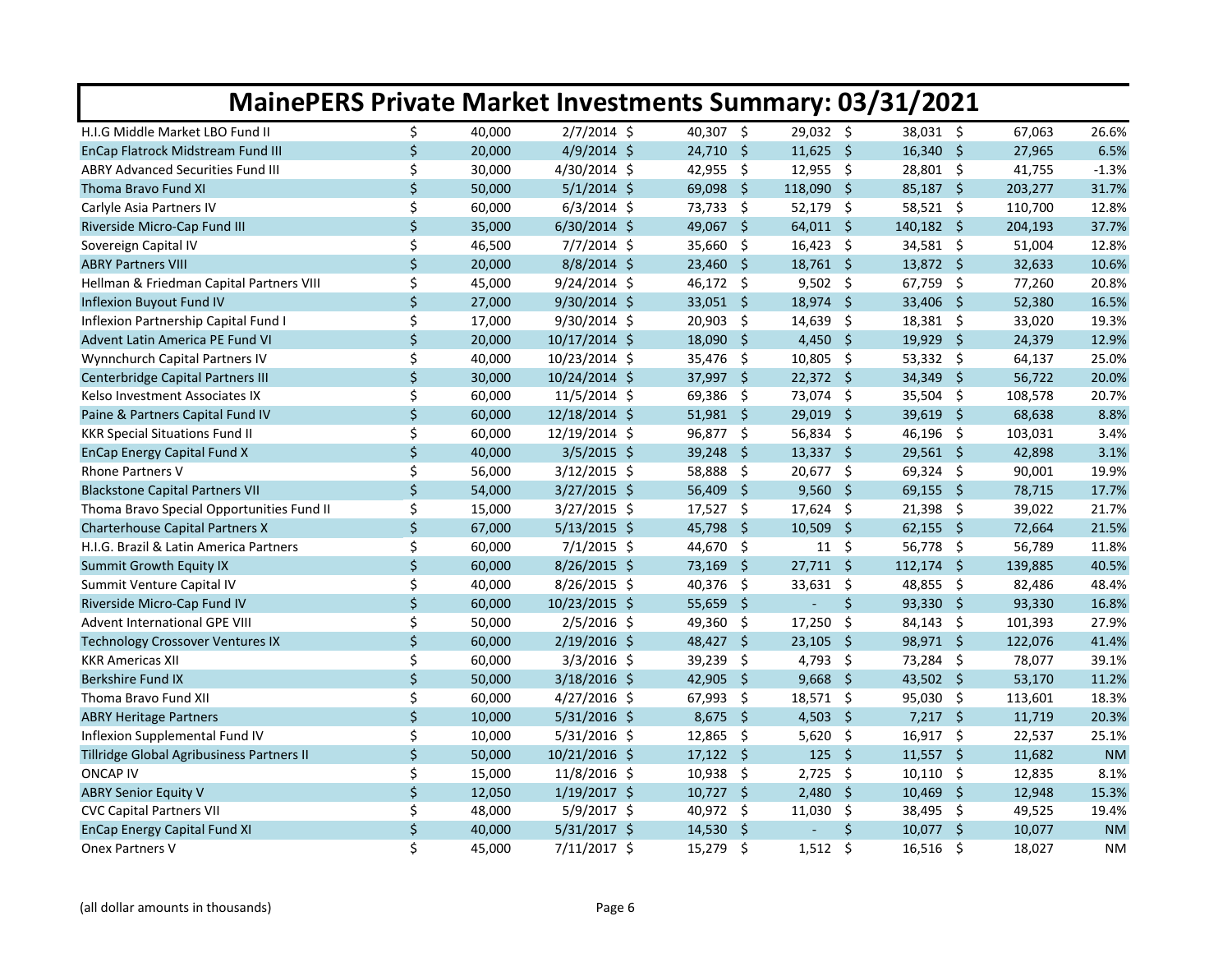| <b>MainePERS Private Market Investments Summary: 03/31/2021</b> |                    |           |                |                |      |                          |      |                          |          |                          |           |  |
|-----------------------------------------------------------------|--------------------|-----------|----------------|----------------|------|--------------------------|------|--------------------------|----------|--------------------------|-----------|--|
| Water Street Healthcare Partners IV                             | \$.                | 33,000    | $9/15/2017$ \$ | $20,349$ \$    |      |                          | Ŝ.   | 23,049 \$                |          | 23,049                   | 8.0%      |  |
| <b>GTCR Fund XII</b>                                            | \$                 | 50,000    | 9/29/2017 \$   | 33,974         | -\$  | 9,573                    | Ŝ.   | 39,641 \$                |          | 49,214                   | 29.5%     |  |
| Carlyle Asia Partners V                                         | \$                 | 45,000    | 10/30/2017 \$  | $18,142$ \$    |      | 1,933                    | - \$ | $20,758$ \$              |          | 22,692                   | <b>NM</b> |  |
| EnCap Flatrock Midstream Fund IV                                | Ś.                 | 22,000    | 11/17/2017 \$  | 10,799         | -\$  | 2,299                    | \$   | $9,669$ \$               |          | 11,968                   | <b>NM</b> |  |
| Affinity Asia Pacific Fund V                                    | $\zeta$            | 40,000    | 12/11/2017 \$  | $8,804$ \$     |      | $957$ \$                 |      | $9,621$ \$               |          | 10,578                   | <b>NM</b> |  |
| <b>Technology Impact Fund</b>                                   | \$                 | 40,000    | 12/18/2017 \$  | $18,532$ \$    |      | 10,886                   | - \$ | 42,508 \$                |          | 53,394                   | <b>NM</b> |  |
| Kelso Investment Associates X                                   | \$                 | 45,000    | $3/16/2018$ \$ | 27,322         | - \$ | 2,095                    | -\$  | $32,352$ \$              |          | 34,448                   | 35.8%     |  |
| Paine Schwartz Food Chain Fund V                                | \$                 | 45,000    | $8/3/2018$ \$  | 14,438         | -\$  | 165                      | \$   | 13,481 \$                |          | 13,646                   | <b>NM</b> |  |
| Riverside Micro-Cap Fund V                                      | \$                 | 40,000    | 8/21/2018 \$   | 18,672 \$      |      |                          | Ś.   | $20,935$ \$              |          | 20,935                   | <b>NM</b> |  |
| Technology Crossover Ventures X                                 | \$                 | 45,000    | 8/31/2018 \$   | 29,808         | - \$ | $\sim$                   | Ś.   | 55,530 \$                |          | 55,530                   | 66.7%     |  |
| H.I.G. Growth Buyouts & Equity Fund III                         | \$                 | 35,000    | $9/13/2018$ \$ | $1,767$ \$     |      | $\sim$                   | Ś    | 964                      | - \$     | 964                      | <b>NM</b> |  |
| Hellman & Friedman Capital Partners IX                          | \$                 | 45,000    | 9/28/2018 \$   | 31,517         | -\$  | 93                       | \$   | 35,459 \$                |          | 35,552                   | 25.0%     |  |
| <b>Technology Impact Growth Fund</b>                            | \$                 | 40,000    | 11/26/2018 \$  | 40,471 \$      |      | 13,580                   | -\$  | 56,292 \$                |          | 69,872                   | 50.0%     |  |
| Thoma Bravo Fund XIII                                           | Ś.                 | 45,000    | 12/7/2018 \$   | 44,660         | -\$  | 23,367                   | -\$  | 53,713                   | - \$     | 77,080                   | 62.9%     |  |
| <b>Summit Growth Equity X</b>                                   | \$                 | 60,000    | 2/26/2019 \$   | 27,309         | '\$  | $4,737$ \$               |      | 28,874                   | - \$     | 33,612                   | <b>NM</b> |  |
| <b>Advent International GPE IX</b>                              | \$                 | 50,000    | 5/9/2019 \$    | $21,131$ \$    |      | 1,598                    | Ŝ.   | $33,142$ \$              |          | 34,740                   | <b>NM</b> |  |
| <b>Shoreview Capital Partners IV</b>                            | \$                 | 30,000    | $6/3/2019$ \$  | 2,487          | -\$  | $35 \quad $5$            |      | $2,175$ \$               |          | 2,210                    | <b>NM</b> |  |
| H.I.G. Middle Market LBO Fund III                               | \$                 | 40,000    | 7/23/2019 \$   | 3,178          | -\$  |                          | \$   | 2,389                    | - \$     | 2,389                    | <b>NM</b> |  |
| Riverside Micro-Cap Fund IV-B                                   | \$                 | 20,000    | $8/9/2019$ \$  | 15,570         | -Ś   | 5,583                    | Ŝ.   | $15,591$ \$              |          | 21,174                   | <b>NM</b> |  |
| Wynnchurch Capital Partners V                                   | \$                 | 40,000    | 1/15/2020 \$   | 5,083          | \$   |                          | \$   | 6,125                    | - \$     | 6,125                    | <b>NM</b> |  |
| <b>Summit Europe Growth Equity III</b>                          | $\mathsf{\dot{S}}$ | 22,000    | 3/18/2020 \$   | 828            | Ś.   | $\overline{\phantom{a}}$ | Ś.   | 674                      | <b>S</b> | 674                      | <b>NM</b> |  |
| General Catalyst - Early Venture                                | \$                 | 19,565    | 3/26/2020 \$   | 12,033         | -\$  | $\sim$                   | \$   | $13,062$ \$              |          | 13,062                   | <b>NM</b> |  |
| General Catalyst - Growth Venture                               | \$                 | 32,609    | 3/26/2020 \$   | 22,826         | Ŝ.   |                          | Ś.   | $42,221$ \$              |          | 42,221                   | <b>NM</b> |  |
| General Catalyst - Endurance                                    | \$                 | 22,826    | 3/26/2020 \$   | 12,702         | \$   |                          | \$   | 21,199                   | Ŝ.       | 21,199                   | <b>NM</b> |  |
| <b>CVC Capital Partners VIII*</b>                               | \$                 | 44,000    | $6/11/2020$ \$ | $\omega$       | \$   | $\sim$                   | \$   | $\blacksquare$           | \$       | ÷.                       | <b>NM</b> |  |
| Summit Venture Capital V                                        | Ś.                 | 45,000    | $6/16/2020$ \$ | $\sim$         | \$   | $\overline{\phantom{a}}$ | Ś    | $\overline{\phantom{a}}$ | \$       |                          | <b>NM</b> |  |
| <b>Technology Crossover Ventures XI</b>                         | $\zeta$            | 45,000    | 10/2/2020 \$   | 153            | Ś.   | $\sim$                   | \$   | $\overline{\phantom{a}}$ | \$       | $\overline{\phantom{a}}$ | <b>NM</b> |  |
| <b>GTCR XIII</b>                                                | \$                 | 50,000    | 10/27/2020 \$  | $\blacksquare$ | Ś    |                          | \$   | L,                       | Ś.       | ÷,                       | <b>NM</b> |  |
| <b>Bain Capital Ventures 2021</b>                               | $\zeta$            | 25,000    | 10/28/2020 \$  | 1.000          | Ś.   |                          | Ś.   | 1.631                    | Ŝ.       | 1.631                    | <b>NM</b> |  |
| Private Equity Co-Investments                                   | \$                 | 334,134   | Various \$     | 316,501 \$     |      | 151,322                  | Ŝ.   | 359,340 \$               |          | 510,662                  | 17.0%     |  |
|                                                                 |                    |           |                |                |      |                          |      |                          |          |                          |           |  |
| Subtotal                                                        | \$                 | 4,132,834 | \$             | 3,564,099      | .\$  | 2,233,032 \$             |      | 3,580,558 \$             |          | 5,813,589                | 18.1%     |  |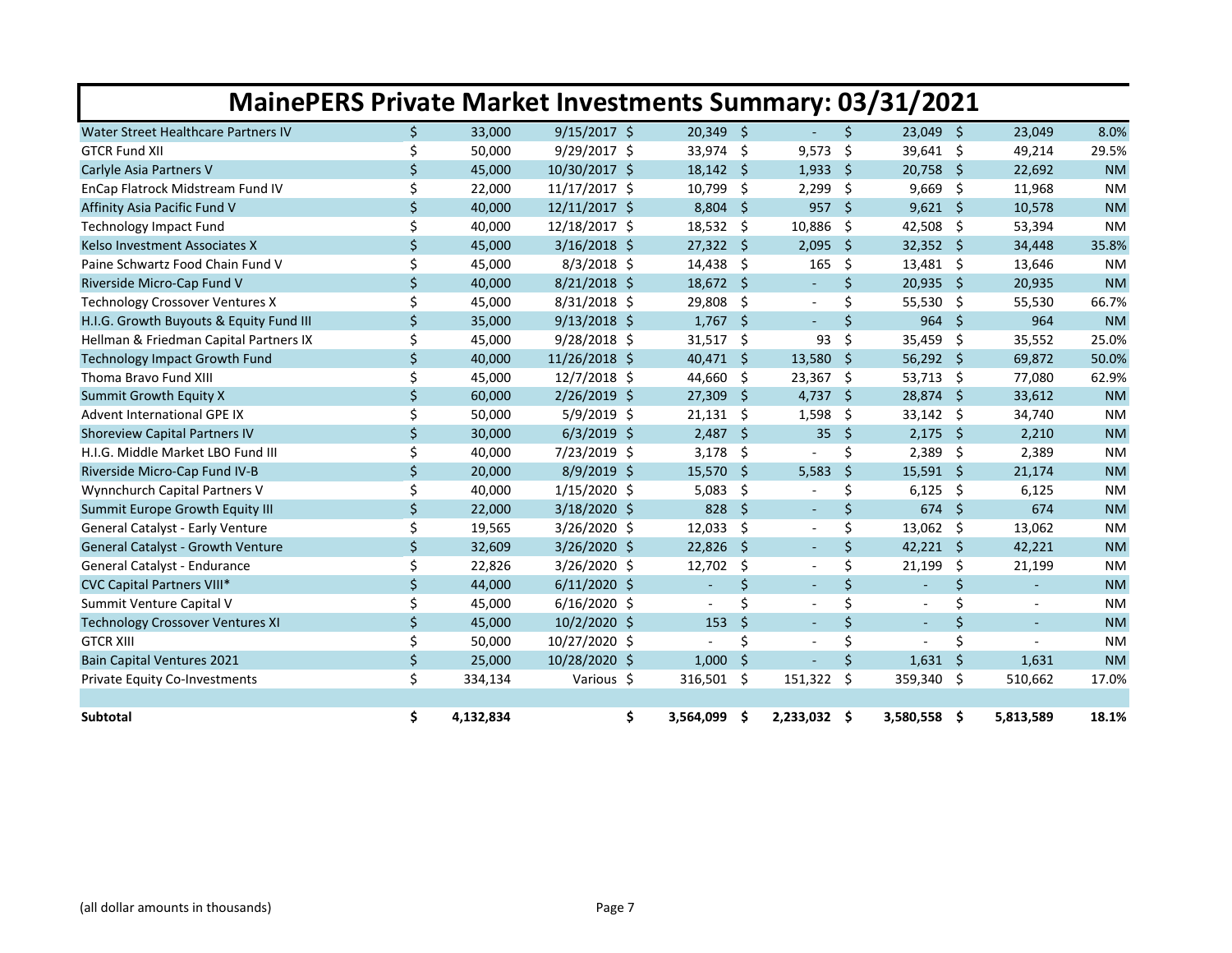#### **Real Estate**

|                                             |         |            |                   | <b>Amount</b><br><b>Total</b><br><b>Current Market</b> |                    |                      |                     |              |      |                    |                |  |  |  |
|---------------------------------------------|---------|------------|-------------------|--------------------------------------------------------|--------------------|----------------------|---------------------|--------------|------|--------------------|----------------|--|--|--|
|                                             |         | Commitment | Date of           | Contributed                                            |                    | <b>Distributions</b> |                     | Value        |      | <b>Total Value</b> | Interim        |  |  |  |
| <b>Fund Name</b>                            |         | (A)        | <b>Commitment</b> | (B)                                                    |                    | (C)                  |                     | (D)          |      | $(C+D)$            | <b>Net IRR</b> |  |  |  |
| Prima Mortgage Investment Trust, LLC        | \$      | 75,000     | 7/29/2011 \$      | 97,110                                                 | $\mathsf{\hat{S}}$ | 43,401 \$            |                     | 88,000 \$    |      | 131,401            | 4.2%           |  |  |  |
| <b>Blackstone Real Estate Partners VII</b>  | \$      | 75,000     | 2/26/2012 \$      | 99,376                                                 | -\$                | 124,997 \$           |                     | 29,788 \$    |      | 154,785            | 14.6%          |  |  |  |
| Harrison Street Core Property Fund, L.P.    | Ś.      | 75,000     | 4/30/2012 \$      | 93,583                                                 | S.                 | $42,107$ \$          |                     | 118,289 \$   |      | 160,396            | 8.5%           |  |  |  |
| Walton Street Real Estate Fund VII          | \$      | 50,000     | $5/9/2012$ \$     | 43,990                                                 | -\$                | 49,099 \$            |                     | $11,394$ \$  |      | 60,493             | 9.9%           |  |  |  |
| Smart Markets Fund, L.P.                    | \$      | 150,000    | $6/17/2013$ \$    | 158,001                                                | -Ŝ                 | $50,143$ \$          |                     | 205,605 \$   |      | 255,748            | 8.6%           |  |  |  |
| <b>KKR Real Estate Partners Americas I</b>  | \$      | 50,000     | 12/20/2013 \$     | 49,326                                                 | -\$                | $57,556$ \$          |                     | $3,436$ \$   |      | 60,991             | 11.2%          |  |  |  |
| Westbrook Real Estate Fund IX               | $\zeta$ | 15,000     | $6/30/2014$ \$    | 17,329                                                 | - \$               | $16,613$ \$          |                     | $3,746$ \$   |      | 20,359             | 6.5%           |  |  |  |
| Invesco US Income Fund                      | \$      | 150,000    | 7/17/2014 \$      | 161,086                                                | -\$                | $47,363$ \$          |                     | $212,278$ \$ |      | 259,641            | 10.4%          |  |  |  |
| Westbrook Real Estate Fund X                | \$      | 50,000     | $1/15/2015$ \$    | 48,101 \$                                              |                    | 29,895               | - \$                | 27,498       | - \$ | 57,393             | 10.8%          |  |  |  |
| Prudential Senior Housing Fund V            | \$      | 50,000     | $3/17/2015$ \$    | 41,333                                                 | -\$                | 3,783                | - \$                | $51,090$ \$  |      | 54,873             | 8.5%           |  |  |  |
| <b>Blackstone Real Estate Partners VIII</b> | \$      | 50,000     | $3/27/2015$ \$    | 58,258                                                 | $\mathsf{\hat{S}}$ | 40,995               | - \$                | 39,612 \$    |      | 80,608             | 13.6%          |  |  |  |
| High Street Real Estate Fund V              | \$      | 25,000     | 7/24/2015 \$      | 24,861 \$                                              |                    | $35,163$ \$          |                     | 535          | -\$  | 35,698             | 13.0%          |  |  |  |
| Rubenstein Properties Fund III              | $\zeta$ | 30,000     | 10/23/2015 \$     | 28,774 \$                                              |                    | $627$ \$             |                     | 26,843 \$    |      | 27,470             | $-1.8%$        |  |  |  |
| Walton Street Real Estate Fund VIII         | \$      | 50,000     | 10/23/2015 \$     | 42,686                                                 | \$                 | 21,728               | \$                  | $30,045$ \$  |      | 51,774             | 9.2%           |  |  |  |
| KKR Real Estate Partners Europe I           | \$      | 50,000     | $12/2/2015$ \$    | 46,321 \$                                              |                    | 25,953               | Ŝ.                  | 32,493 \$    |      | 58,446             | 10.5%          |  |  |  |
| <b>KKR Real Estate Partners Americas II</b> | \$      | 50,000     | $6/2/2016$ \$     | 49,946                                                 | -\$                | 17,678 \$            |                     | $42,131$ \$  |      | 59,809             | 15.9%          |  |  |  |
| <b>Blackstone Property Partners</b>         | \$      | 350,000    | $6/29/2017$ \$    | 350,000                                                | - Ś                | 19,804 \$            |                     | 370,063 \$   |      | 389,868            | 4.5%           |  |  |  |
| <b>IPI Data Center Partners I</b>           | \$      | 30,000     | 12/15/2017 \$     | 27,620                                                 | -Ś                 | $12,711$ \$          |                     | 26,836 \$    |      | 39,547             | 20.8%          |  |  |  |
| Barings Asia Real Estate II                 | $\zeta$ | 50,000     | $7/31/2018$ \$    | 10,860                                                 | - \$               | $\blacksquare$       | \$                  | $11,017$ \$  |      | 11,017             | <b>NM</b>      |  |  |  |
| <b>Blackstone Real Estate Partners IX</b>   | \$      | 40,000     | 12/21/2018 \$     | 15,464                                                 | -\$                | 2,283                | \$                  | 16,219       | -\$  | 18,502             | <b>NM</b>      |  |  |  |
| <b>Westbrook Real Estate Fund XI</b>        | $\zeta$ | 40,000     | $1/31/2019$ \$    | 3,686                                                  | - \$               | $\blacksquare$       | $\zeta$             | 3,966 \$     |      | 3,966              | <b>NM</b>      |  |  |  |
| Northbridge-Strategic Fund II               | \$      | 30,000     | $2/8/2019$ \$     | 30,000                                                 | -\$                | 506                  | \$                  | 32,758       | -\$  | 33,264             | 5.2%           |  |  |  |
| High Street Real Estate Fund VI             | \$      | 25,000     | $3/22/2019$ \$    | 13,750                                                 | \$                 | $\blacksquare$       | $\zeta$             | 15,145       | -\$  | 15,145             | 12.2%          |  |  |  |
| Rubenstein Properties Fund IV               | \$      | 25,000     | 4/16/2019 \$      | ÷,                                                     | \$                 |                      | \$                  |              | \$   | $\mathbf{r}$       | <b>NM</b>      |  |  |  |
| <b>EQT Real Estate II</b>                   | $\zeta$ | 54,510     | 4/26/2019 \$      | 13,678                                                 | $\zeta$            | 4,956                | $\ddot{\mathsf{S}}$ | $9,904$ \$   |      | 14,859             | <b>NM</b>      |  |  |  |
| IPI Data Center Partners II                 | \$      | 25,000     | 12/20/2019 \$     | 2,389                                                  | \$                 | 1,619                | \$                  | 183          | \$   | 1,801              | <b>NM</b>      |  |  |  |
| <b>KKR Real Estate Partners Europe II</b>   | \$      | 25,000     | 12/23/2019 \$     | $\blacksquare$                                         | \$                 |                      | \$                  |              | \$   | $\mathbf{r}$       | <b>NM</b>      |  |  |  |
| Angelo Gordon Net Lease IV                  | \$      | 50,000     | $2/17/2020$ \$    | 12,773                                                 | -\$                |                      | \$                  | 13,743       | - \$ | 13,743             | <b>NM</b>      |  |  |  |
| Invesco Real Estate Asia IV                 | \$      | 30,000     | 3/25/2020 \$      | 3,290                                                  | '\$                | 1,359                | $\zeta$             | 1,785        | -\$  | 3,144              | <b>NM</b>      |  |  |  |
| Bain Capital Real Estate II                 | \$      | 50,000     | $3/5/2021$ \$     |                                                        | Ś                  |                      | \$                  | ÷,           | \$   |                    | <b>NM</b>      |  |  |  |
| <b>Real Estate Co-Investments</b>           | $\zeta$ | 56,000     | Various \$        | $41,716$ \$                                            |                    | 4,160                | \$                  | 38,876       | -\$  | 43,036             | 2.7%           |  |  |  |
|                                             |         |            |                   |                                                        |                    |                      |                     |              |      |                    |                |  |  |  |
| <b>Subtotal</b>                             | Ś.      | 1,875,510  |                   | \$<br>1,585,309                                        | -Ś                 | 654,499 \$           |                     | 1,463,278 \$ |      | 2,117,776          | 6.6%           |  |  |  |